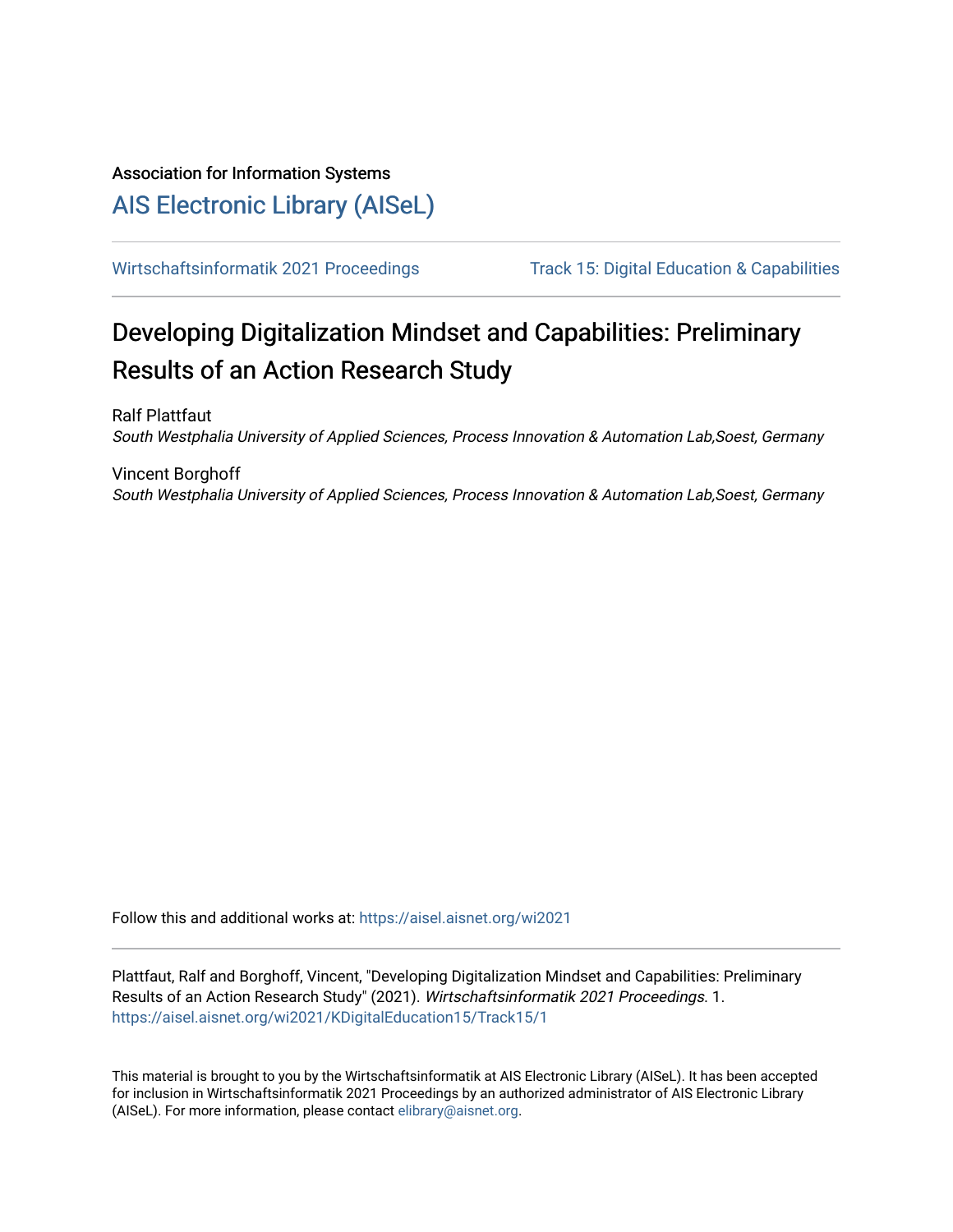## **Developing Digitalization Mindset and Capabilities: Preliminary Results of an Action Research Study**

Ralf Plattfaut<sup>1</sup>, Vincent Borghoff<sup>1</sup>

<sup>1</sup> Fachhochschule Südwestfalen, Process Innovation & Automation Lab, Soest, Germany {plattfaut.ralf,borghoff.vincent}@fh-swf.de

**Abstract.** Organizations around the globe are faced with the digital transformation. However, many of these organizations, lack the corresponding individual skills and mindsets as well as the organizational capabilities to drive digital transformation. This short paper reports on preliminary results of an action research study. We conceptualize organizational digitalization capabilities as dynamic capabilities and create a theoretical understanding of these capabilities with their corresponding microfoundations, i.e., the individual employee's skills and mindset. Based on an in-depth nine months' action research study we aim to show in how far outside consulting support will change individuals' mindsets and skills as well as organizational capabilities. We thus contribute to both theory on organizational capability-building as well as dynamic capability theory.

**Keywords:** Digitalization, Skills, Mindset, Dynamic Capabilities.

#### **1 Introduction**

Virtually all organizations around the world are currently dealing with the digital transformation. However, organizations often lack capabilities to drive this digitalization on their own. Academic literature as well as general media has reported on many cases where companies and organizations seek outside help to transform themselves [1, 2], especially as individual skills and mindsets of employees with regards to digitalization are missing, too. Exemplarily, current employees "may have a […] less tech-savvy mindset and may lack the required technological capabilities to cope with the upcoming changes" [3]. Other authors agree that the digital transformation requires different skillsets: Domain experts need to be able to navigate the digitalized world and technical specialists need to have a digital mindset [4].

This is especially true for Small to Medium-Sized Enterprises (SME). They also face an increasing importance of digitalization, a lack of corresponding capabilities, and a need for improvement in employees' skills and mindsets and rely on external support from consultants or software vendors. In this study, *we aim at deepening our understanding of the impact of external digitalization consulting on individual skills, individual mindset, and organizational capabilities*. We employ the dynamic capability theory as a theoretical frame and aim at contributing a deeper understanding of microfoundations of dynamic capabilities. To achieve this research objective, we

<sup>16</sup>th International Conference on Wirtschaftsinformatik, March 2021, Essen, Germany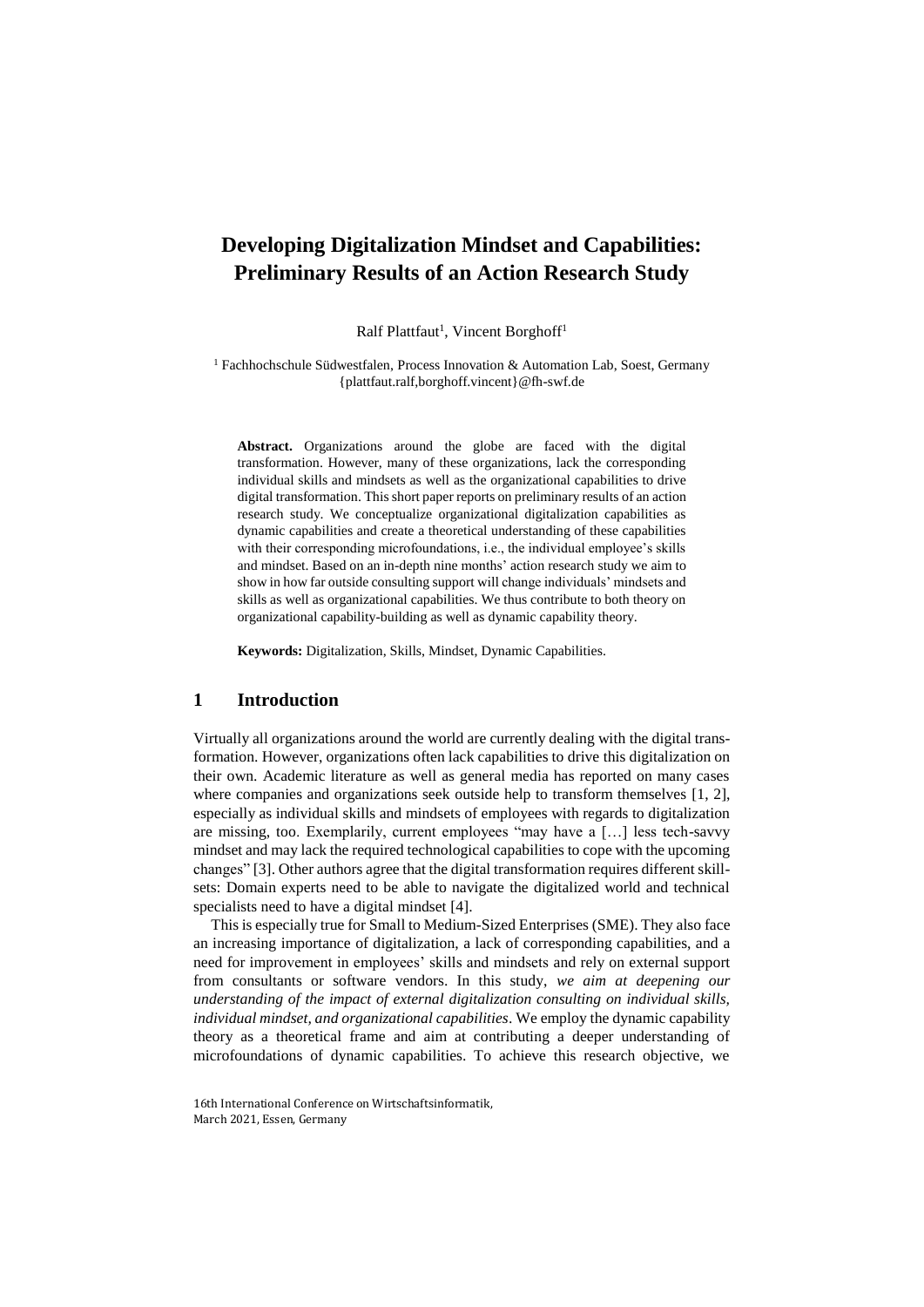conduct a nine month qualitative action research (AR) study [5]. In this short paper we describe the results of the first phase (diagnoses and action planning) and give an outlook on the later phases of our research.

### **2 Theoretical Background: Organizational Digitalization Capabilities and Individual Mindset and Skills**

Like individual members, organizations also have specific capabilities to achieve an intended outcome. Especially in fast changing environments, the necessity of adaptation and innovation is urgent. Organizational capabilities are the ability to address these necessities and to achieve competitive advantages [6]. They can be understood as dynamic capabilities [7, 8], which are defined as "*the firm's ability to integrate, build, and reconfigure internal and external competences to address rapidly changing environments"* [9]. These organizational dynamic capabilities can be disaggregated into sensing, seizing and transforming [10–12]. Sensing represents the ability to recognize opportunities and threats, seizing the ability to address sensed opportunities, and transforming the process of modifying the resource base accordingly.

Sensing, seizing, and transforming require in turn abilities on an individual level [13–16], e.g., executives' cognitive capabilities.

Prior research showed that the motivation, skills, and expertise of managers are crucial for sensing and seizing in volatile environments [13]. Blyler and Coff [17] argued that social capital is a necessary (though not sufficient) condition for the existence of a dynamic capability*,* as only through social interaction resources are connected and recombined. The importance of this social factor becomes more apparent when considering heterogeneous individual knowledge, mindsets and skills between individuals and organizational positions [18]. This emphasizes a more individual view on the foundations of dynamic capabilities, as routines and organizational attitudes arise out of mindset and skill of individuals [14].

The concept of mindset bases in the field of cognitive psychology [19]. We define the mindset of an individual as their *set of beliefs, norms, rules, values* [20, 21]. Mindsets act as filters for external influences. Their foundations lie in past experiences. When facing new impressions or actions, those may be rejected or lead to an adaption in mindset [19, 22]. The individual and organizational mindset plays a big role in achieving successful digital transformation [3, 20]. Especially flexibility and changeorientation in mindset is seen as a key factor for success [4, 23]. Solberg et al. distinguish four different types of digital mindsets of individual employees and argue that more digital-positive mindsets need to flourish [20]. We see the individual mindset as one important microfoundation of organizational digitalization capabilities.

The second microfoundation of organizational digitalization capability is formed through the individual digitalization skill of employees and management [24]. On individual level, where the capabilities are grounded, one can distinguish between expertise and managerial skills [24]. With regards to IT and digitalization, expertise includes technical skills, like knowledge of programming languages, operational systems or databases. In addition knowledge in technology management, as well as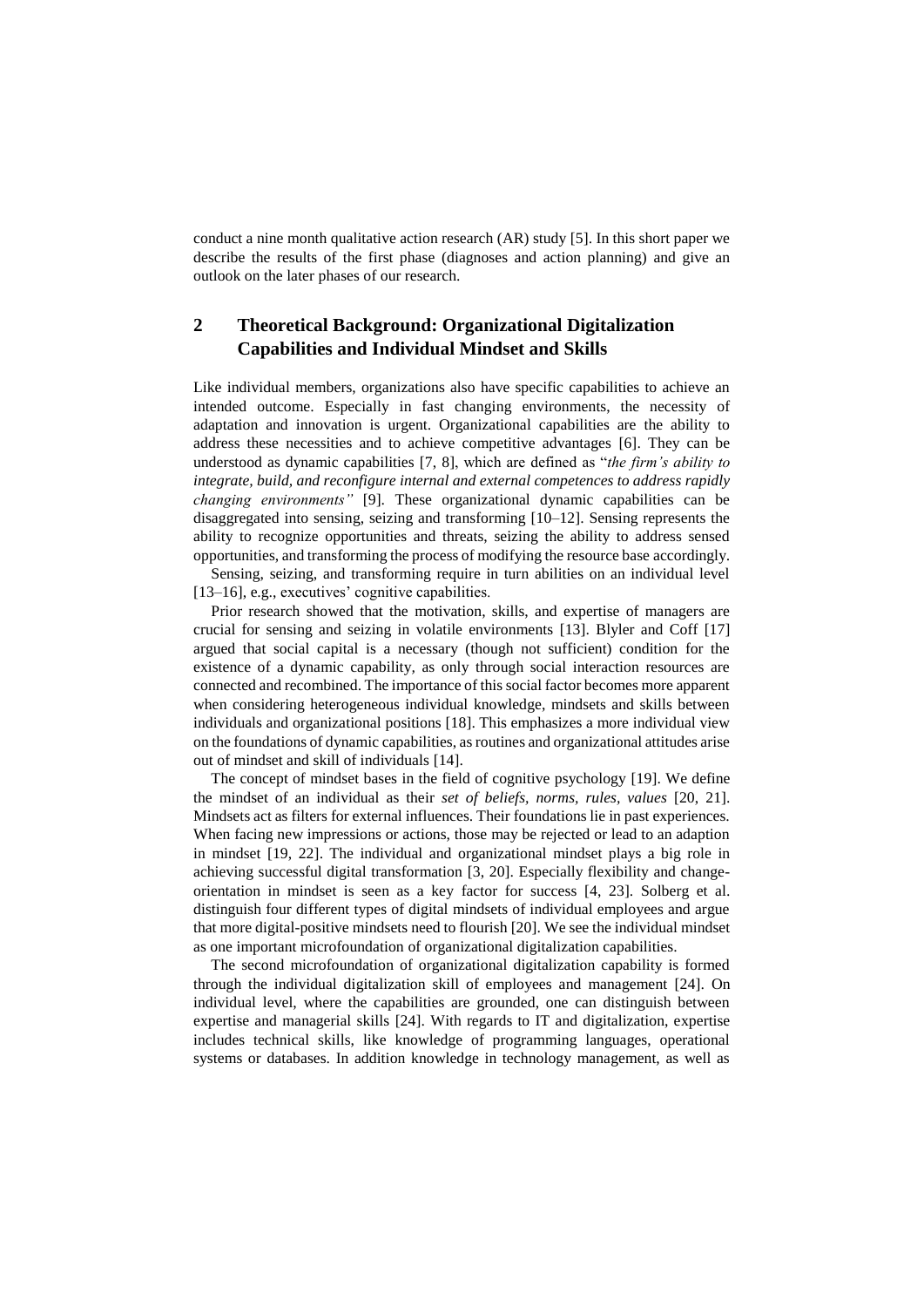interpersonal skills and business functional knowledge is also shown to be important [25].

#### **3 Research Approach**

Action research (AR) first appeared in the 1940s. The concept was coined by the social psychologist Kurt Lewin [26], who was studying how social change can be facilitated [5]. The method itself spread broadly into other research fields and became popular in Information Systems research in the beginning 1980s. It follows an interventionist approach on gathering knowledge. AR as a method is also ideal for creating and analyzing change in organizations, which is a main focus of this study [27].

The study follows a linear, one-cyclic, AR approach [5, 28] with three phases of data collection [28], encapsulating the five steps of diagnosing, action planning, action taking, evaluation, and specifying learning [29] (Figure 1). In this study we focus on SMEs as these allow studying both individual skills and mindset of a larger proportion of the workforce and organizational capabilities in detail. In such setting, the planned intervention will be more visible and thus the results appear to be magnified. Moreover, the organization needed to be in close proximity to the main researchers to ensure good availability of data. For these reasons, we selected GROW as our case study organization. GROW is a regional business development agency. Although GROW is organized as a private company, it is owned by the local and regional administrations from the corresponding region. The main goals for GROW are to attract new firms to the region and help the existing firms to prosper. GROW has 15 employees who work in the corresponding knowledge-intensive processes.

The first of the three phases covers the diagnosing and action planning phases. Here, we are able to observe employees, gather information from informal CEO discussions, and conduct four semi-structured interviews with employees (referenced as [I1] to [I4] below). The interviewees were one internal project manager and three employees who work with existing firms to enable their growth (two focused on production companies, one on healthcare). Each interview lasted between 38 and 56 minutes. The interviews were transcribed (between 10 to 13 pages of transcript) and carefully read by both authors and the interviewee.



**Figure 1.** Research and data collection approach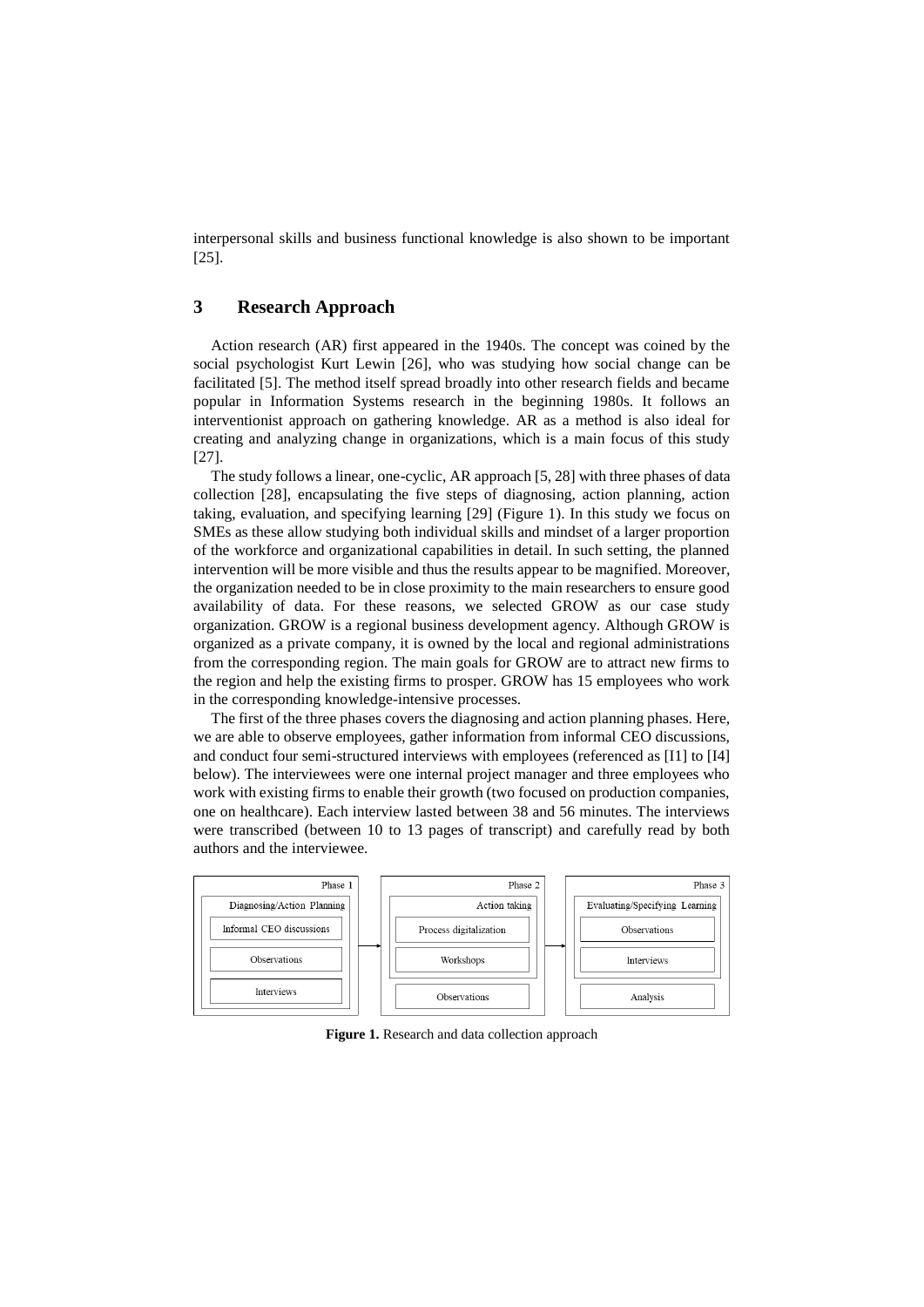The second phase (action taking) includes the digitalization of three business processes as well as the conduction of topic specific workshops. We use light-weight IT, e.g., Robotic Process Automation, to redesign and automate administrative tasks identified in coordination with the management. Additionally, we will create meeting notes from every interaction with employees. These notes will concentrate on the content of the interaction and on potential observations regarding skills and mindset. During the third phase we collect further data through interviews. All qualitative date will be analyzed by a team of (then) four researchers. Two of these researchers will not be involved in data collection and the intervention to prevent researcher's bias and ensure fresh perspectives on the data at hand as well as potential alternative explanations [30].

#### **4 Preliminary Results and Concluding Discussion**

In the following we present our preliminary results from the first phase of our research. We have identified seven themes concerning the current state of the organization with regards to digitalization (Themes 1 and 2), organizational capabilities (Themes 3 and 4) and employees' individual mindset and skills Themes 5-7).

*Theme 1: Share of administrative routines*. All interviewed employees describe a relatively big amount of administrative work. These activities are considered to be nonvalue adding and take time and focus away from the original task, i.e., to attract new firms to the region and help existing firms develop. As one employee put it: "In the area of administrative tasks, I would say, they have a share of 40 to 50% of total" [I3]. These administrative activities originate either from internal inefficiencies due to a lack of process digitalization or from complex interactions with external parties such as the shareholders (local district authority) or funding organizations on state or federal level.

*Theme 2: Front runner among the public organizations in the region*. Although the high share of administrative routines could be reduced through additional internal digitalization, GROW can be seen as a frontrunner in digitalization when compared to the main shareholder, i.e., the district authority. This becomes especially visible as for some processes the district authority acts as a service provider. "Everything that has to do with the district authority is, in fact, more likely to have paper-based interface." [I1] In contrast to this, GROW has started to digitalize their internal processes to a greater extent. Exemplarily, the organization switched to a modern full-fledged Office 365 environment and is currently migrating to a cloud-based CRM solution.

*Theme 3: Low internal technical digitalization capabilities*. Two observations highlight that GROW has very limited internal digitalization capabilities. Firstly, GROW has no internal IT department but depends on external providers. These IT providers are either part of the district authority, e.g., for telephone services, or are sourced on the external market, e.g., for the CRM system. This reliance on different external providers hinders further digitalization. Exemplarily, "because the [telephone] switchboard is currently still in the district authority, there is no call register in our CRM system" [I3].

*Theme 4: Digitalization skills or capabilities are no recruiting criteria*. In addition, GROW does not include digitalization skills in their recruitment criteria. Both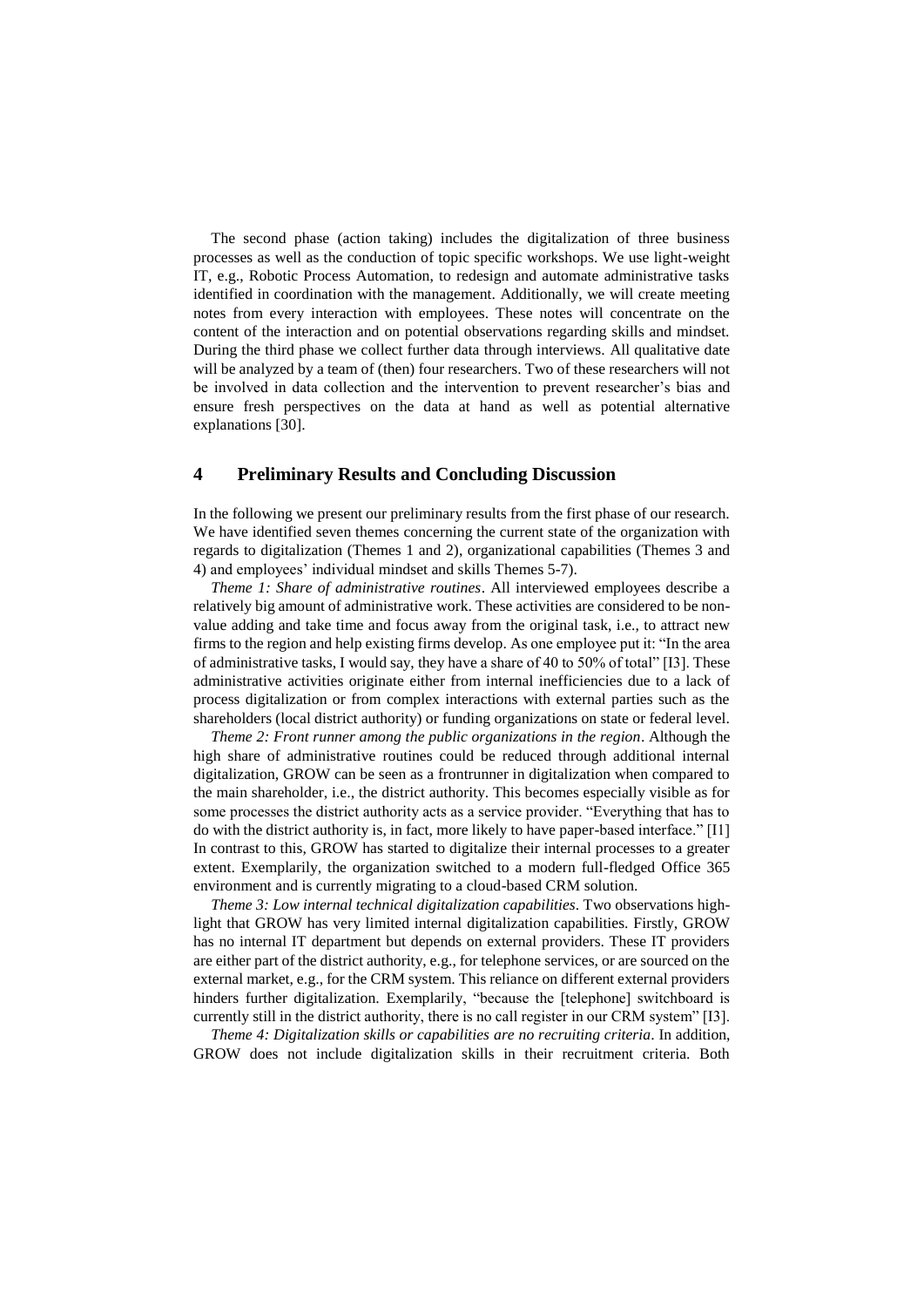interviews and analyzed job advertisements show that specific IT or digitalization knowledge is not required from potential applicants.

*Theme 5: Mindset of Passenger and not of Driver*. Employees see themselves as pure users of digital technologies. There is no impetus for self-driven digitalization. Exemplarily, one employee sees himself as "one of those who use digital solutions with pleasure, when they are offered. But I do not start, conceptualize or develop something myself or make any innovations in that field" [I2]. There is a strong understanding that someone should digitalize GROW, as long as these digital solutions are easy to use.

*Theme 6: Innovation is driven bottom-up as well as top-down*. Building on the fifth theme, we could also observe that innovation is mainly driven by the top management. There are rare instances when ideas also are generated by employees, but only in specific domains. Digital innovations "which affect the entire GROW workforce are ultimately initiated by the management. So the individual ideas may come from different people, but the actual impulse comes from the management" [I4].

*Theme 7: Low individual IT development skills*. As already mentioned, the individual IT development skills are fairly low. Most interviewees see themselves as interested users, but have no, or nearly no capability in terms of development (I1, I2 and I4). I3 has some basic IT background, but is no real programmer. Guided, less code-heavy development is possible for him, "but in general, when it comes to programming skills, I would say that I am still scratching the surface" [I4].

Our preliminary results indicate that the dynamic digitalization capabilities of GROW are on intermediate levels. While with regards to sensing of new opportunities, some abilities exist, the contrary is true for the seizing and transforming abilities. Here, GROW heavily relies on external parties. In line with our conceptualization, the preliminary results also suggest that the individual mindset and capabilities of the employees with regards to digitalization is, at least in parts, on a level that can be improved. The mindset of employees regarding digital change at GROW is not active.

Based on these findings we aspire to reach a deeper understanding of the development of organizational capabilities through the underlying microfoundations of individual skills and mindsets. The next step in our research process is the intervention phase. This includes the active analysis of selected processes and the corresponding development of digital automation solution. During the intervention, qualitative data on the development of mindsets and skills will be collected continuously. The third data collection phase is scheduled after the implementation of the solutions. The used interview guideline will be adapted to cover planned future developments within the organizations IT and process landscape. The collected data will be aggregated and analyzed regarding changes in mindset and capabilities on both the individual and the organizational level. Moreover, we will regularly revisit GROW to understand the development of organizational capabilities.

Both intermediate and final results will be limited to a certain extent. Firstly, there is the risk of residual researcher's bias. We hope to overcome this bias to a large extent through a delineation between researchers actively involved in the intervention phase and researchers focusing on data analysis. Secondly, as the results are and will be generated from a single organization, generalizability needs to be further discussed.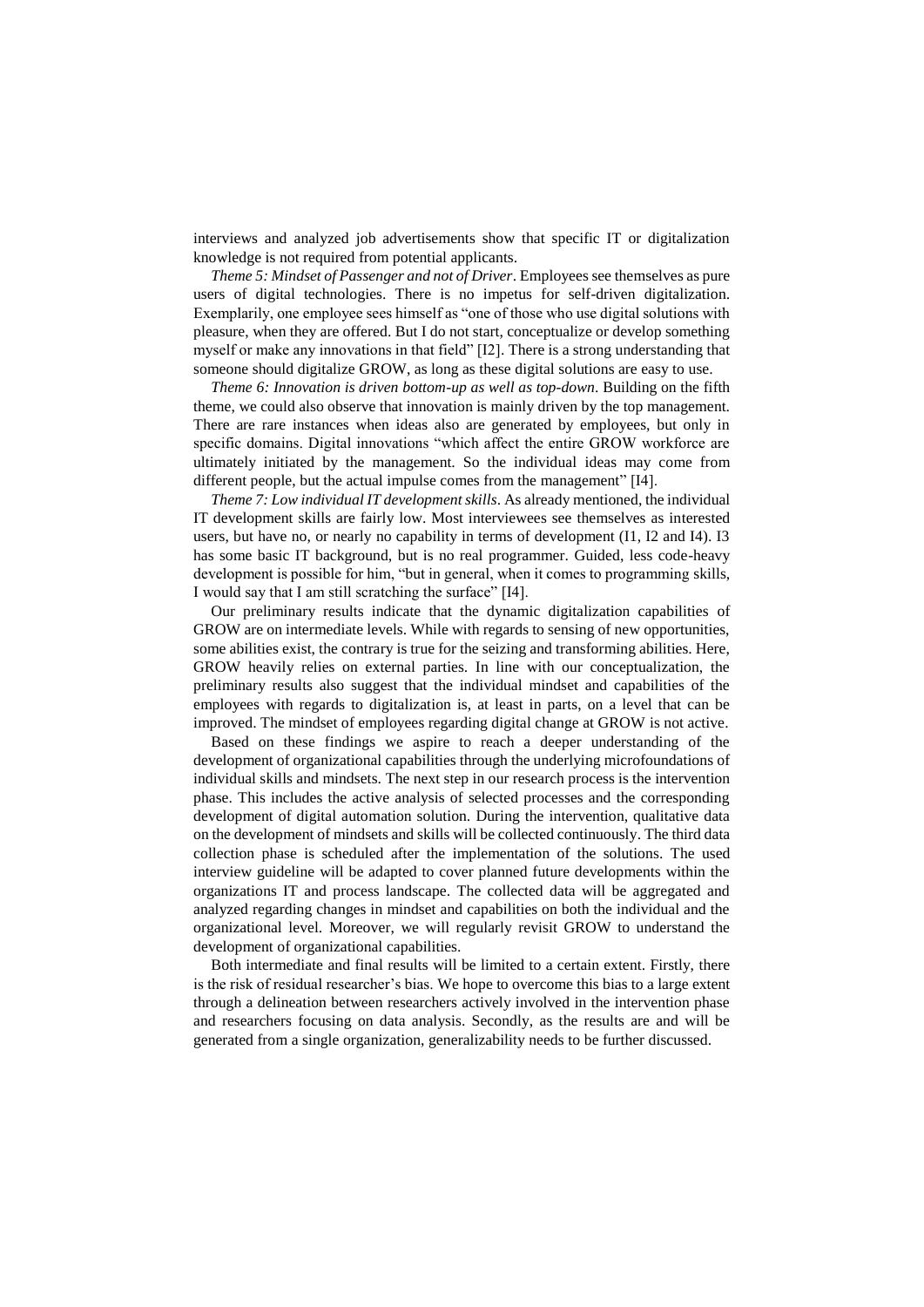#### **References**

- 1. Plattfaut, R.: Robotic Process Automation Process Optimization on Steroids? In: Krcmar, H., Fedorowicz, J., Boh, W.F., Leimeister, J.M., Wattal, S. (eds.) Proceedings of the 40th International Conference on Information Systems, ICIS 2019, . Association for Information Systems (2019)
- 2. Smith, H.A., Watson, R.T.: Digital Transformation at Carestream Health. MIS Quarterly Executive 18 (2019)
- 3. Matt, C., Hess, T., Benlian, A.: Digital Transformation Strategies. Bus Inf Syst Eng 57, 339–343 (2015)
- 4. Kane, G.C., Palmer, D., Nguyen Phillips, A., Kiron, D., Buckley, N.: Achieving digital maturity: Adapting Your Company to a Changing World. MIT Sloan Management Review 2017 (2017)
- 5. Baskerville, R.L., Wood-Harper, A.T.: A critical perspective on action research as a method for information systems research. Journal of Information Technology 11, 235–246 (1996)
- 6. Dosi, G., Nelson, R.R., Winter, S.G.: Introduction: The nature and dynamics of organizational capabilities. In: Dosi, G., Nelson, R.R., Winter, S.G. (eds.) The nature and dynamics of organizational capabilities. Oxford Univ. Press, Oxford (2009)
- 7. Priem, R.L., Butler, J.E.: Is the Resource-Based "View" a Useful Perspective for Strategic Management Research? AMR 26, 22–40 (2001)
- 8. Helfat, C.E., Peteraf, M.A.: The dynamic resource-based view: capability lifecycles. Strat. Mgmt. J. 24, 997–1010 (2003)
- 9. Teece, D.J., Pisano, G., Shuen, A.: Dynamic capabilities and strategic management. Strat. Mgmt. J. 18, 509–533 (1997)
- 10. Teece, D.J.: Explicating dynamic capabilities: the nature and microfoundations of (sustainable) enterprise performance. Strat. Mgmt. J. 28, 1319–1350 (2007)
- 11. Plattfaut, R., Niehaves, B., Voigt, M., Malsbender, A., Ortbach, K., Poeppelbuss, J.: Service Innovation Performance and Information Technology: An Empirical Analysis From the Dynamic Capability Perspective. Int. J. Innov. Mgt. 19, 1550038 (2015)
- 12. Barreto, I.: Dynamic Capabilities: A Review of Past Research and an Agenda for the Future. Journal of Management 36, 256–280 (2010)
- 13. Zahra, S.A., Sapienza, H.J., Davidsson, P.: Entrepreneurship and Dynamic Capabilities: A Review, Model and Research Agenda\*. J Management Studies 43, 917–955 (2006)
- 14. Felin, T., Foss, N.J.: Strategic organization: a field in search of microfoundations. Strategic Organization 3, 441–455 (2005)
- 15. Eisenhardt, K.M., Furr, N.R., Bingham, C.B.: CROSSROADS— Microfoundations of Performance: Balancing Efficiency and Flexibility in Dynamic Environments. Organization Science 21, 1263–1273 (2010)
- 16. Helfat, C.E., Peteraf, M.A.: Managerial cognitive capabilities and the microfoundations of dynamic capabilities. Strat. Mgmt. J. 36, 831–850 (2015)